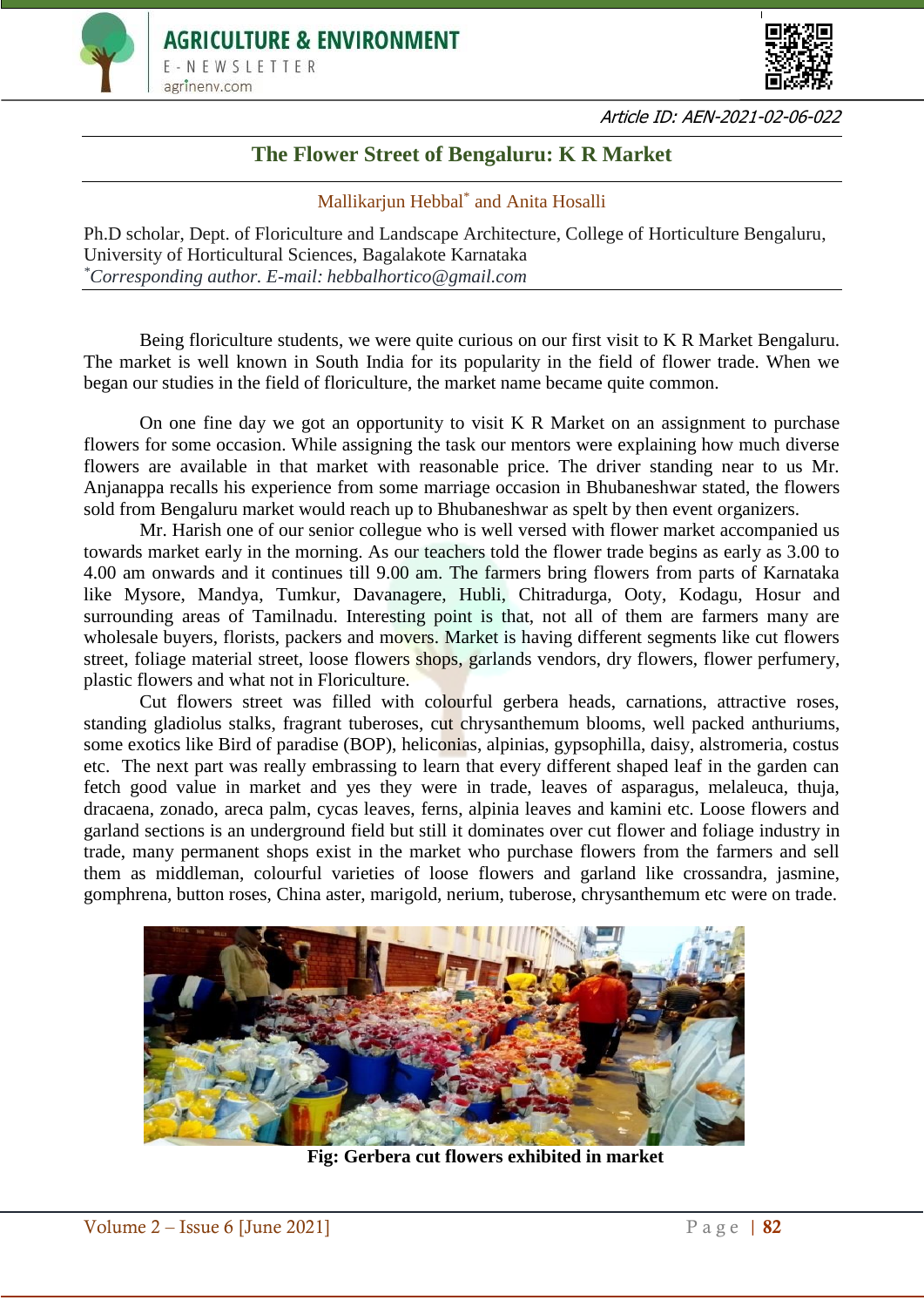



The florists were all busy like honeybees buzz around the flowers in gathering their nector and were working on planning and execution of their daily projects with flowers. 'N' number of farmers, middleman, buyers and sellers visit the market every day. This market has demand for flowers year round, majority of the florists purchase flowers from this market and process them. Most of the buyers prefer this market because of wide range of options available to purchase at reasonable price, fresh and good quality produce, first hand marketing from farmers, sufficient material availability, convenient transport feasibility like bus, train or even air ways.

Not only traditional flower growers, many new emerging people are taking floricultutre as business, many of them are focusing on introducing new flowers to the Bengaluru market. There was a game of hide and seek in the market, as many new flowers were available with sellers but still a few kept separately hidden, only few enthusiastic florists used to ask for particular flower and they used to sell. Few of them are Alpinia *i.e* ginger lily, heliconia types, statice, ornamental cabbage, lilies, costus, green mums, hanging palm flower etc. this clarifies that the market is also providing good scope for introduction of many exotic flowers.



**Fig: loose flowers/ garlands exhibited in market for sale**

As a floriculturist most pleasing scences from the market for me were seeing the asparagus leaves unloading from the vehicle, what a huge demand for foliage..! Similarly on another side, the florist was busy with loading his all purchased material to his wagon, with the hope of good business in the day. What a good market means better than this, the Krishna Rajendra flower Market provides these all options to improve the flower trade.



**Fig: cut foliages and filler materials in market**